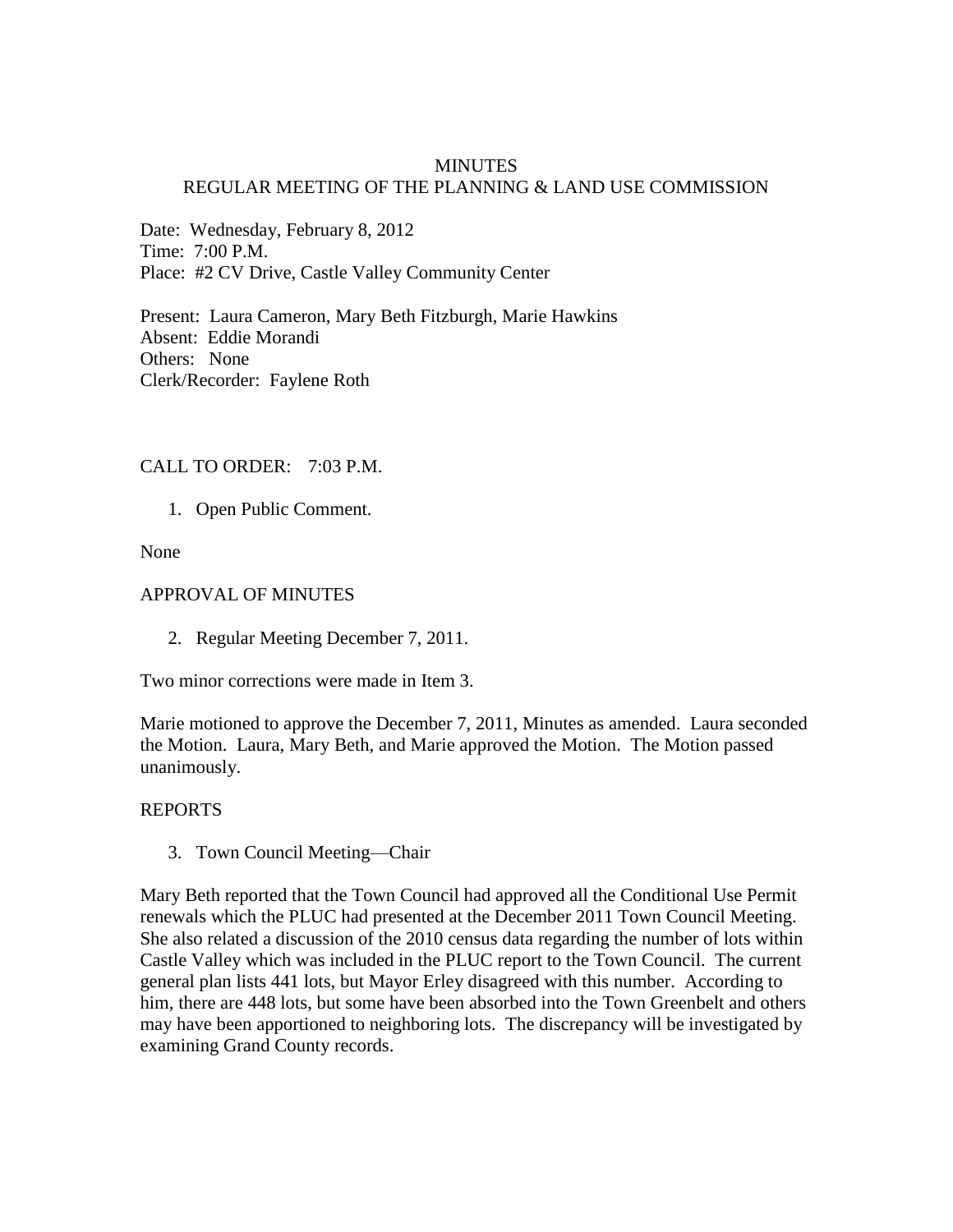Since there was no PLUC Meeting in January 2012, there were no additional PLUC issues discussed at the January 2012 Town Council Meeting.

4. Building Permit Agent.

Faylene submitted reports for December 2011 and January 2012. One Certificate of Occupancy, one Certificate of Land Use Compliance, and one building permit were issued in December 2011. The lot number for the building permit to Janet Willoughby was corrected to Lot #194, not #154 as recorded. One building permit for a shed was issued in January 2012.

5. Procedural Matters.

Mary Beth reported that Tom Noce applied to be a new PLUC Member and the Town Council will vote on this at the next Town Council Meeting.

The March 2012 PLUC Meeting will occur on the first Wednesday of the month, following the published schedule.

# NEW BUSINESS

6. Discussion and possible action re: annual election of chair and vice-chair.

Marie nominated Mary Beth Fitzburgh to be chair. Laura seconded the Motion. Laura, Mary Beth, and Marie approved the Motion. The Motion passed unanimously.

Laura nominated Marie Hawkins to be vice-chair. Marie seconded the Motion. Laura, Mary Beth, and Marie approved the Motion. The Motion passed unanimously.

# OLD BUSINESS

7. Discussion and possible action re: General Plan Review (tabled).

Marie motioned to untable Item 7. Laura seconded the Motion. Laura, Mary Beth, and Marie approved the Motion. The Motion passed unanimously.

Documents from the last General Plan and Survey relating to water and road issues were provided to PLUC Members with comments made by Ron Mengel, Water Rights Agent, and Greg Halliday, Road Manager. Mary Beth said that she had also requested comments from Mayor Erley regarding issues that the Town deals with directly. Mayor Erley asked that the Town Council meet with the PLUC at the March 2012 PLUC Meeting for a workshop in order to provide broader input than just his own. Mary Beth will invite Ron Mengel, Bruce Keeler, and Greg Halliday to attend the Workshop.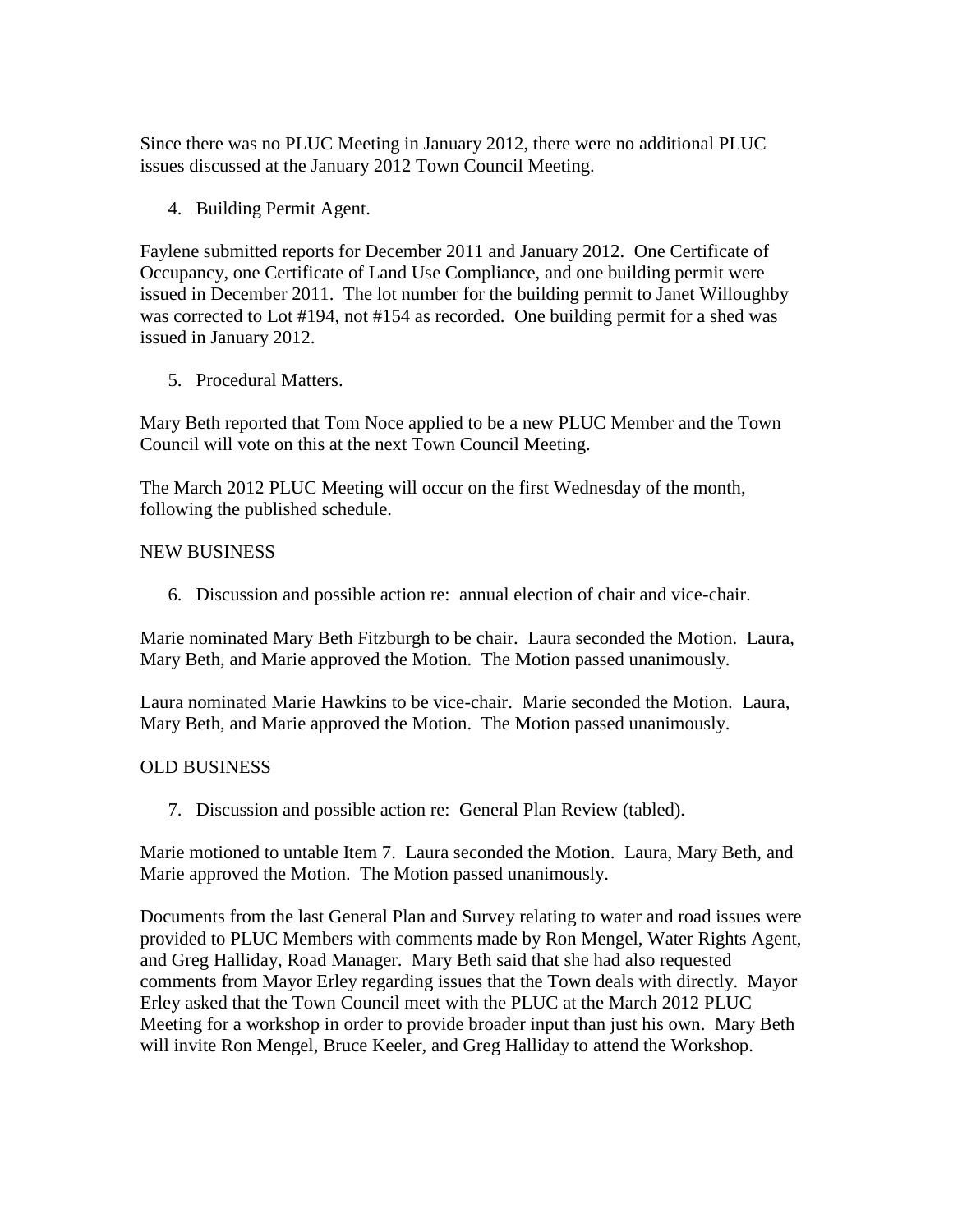Mary Beth provided a detailed summary of changes made to date to the 2007 General Plan Survey for review and further discussion. An introductory section has been added to indicate whether survey respondents are permanent residents, part-time residents, or nonresident property owners. PLUC Members discussed the logistics of getting the survey to renters, since their addresses may not be known to the Town. They further discussed whether renters' responses should be identified to separate them from property owners' responses.

The introductory section also includes a question regarding household income. Laura indicated that this information could be important to the Town if it were to apply for grants or programs that depend on income levels within the community. 2010 American Community Survey (ACS) data, provided by Jil Kulander, Town Clerk, records income distribution in \$5000 increments.

Faylene will provide copies of the ACS Data for PLUC Members to review at the next PLUC Meeting. Laura will examine the document before the Meeting and report her findings at that time.

Section  $A$  – Water & Septic has been revised to gain information about whether residents use their well water for drinking water. Questions have been added to determine whether residents who drink their well water are treating it and/or filtering it before drinking it. Members discussed the value of this information to the Town. Most felt that it would be important information in gauging whether the Town needed another source of water such as a community well—to provide drinking water for residents. They decided that there was no need to ask how the water was treated or filtered.

Members noted that many questions in the Survey asked whether residents would "favor the Town spending money ..." to accomplish a particular goal. They decided to use the phrase "Do you favor ..." but also explored alternative language to emphasize that "spending money" could mean "raising taxes." Mary Beth will talk with Council Treasurer Hill about tax issues for the Town.

PLUC Members discussed whether questions regarding septic maintenance were eliciting information of a personal nature rather than general opinions about the Town of Council Valley. Mary Beth noted that the purpose of the Survey is to provide information that could indicate the need for additional ordinances and general information to help guide future Town policy decisions. A section could be added at the end of the Survey to inquire about questions gathering personal information, but it was decided to leave these questions in Section A.

Questions relating to septic tank risers and a new water quality study will be revised to include information about their purposes. A question about interest in a Town well for drinking water was reworded to indicate that it could serve residents without potable water, as well as residents without wells.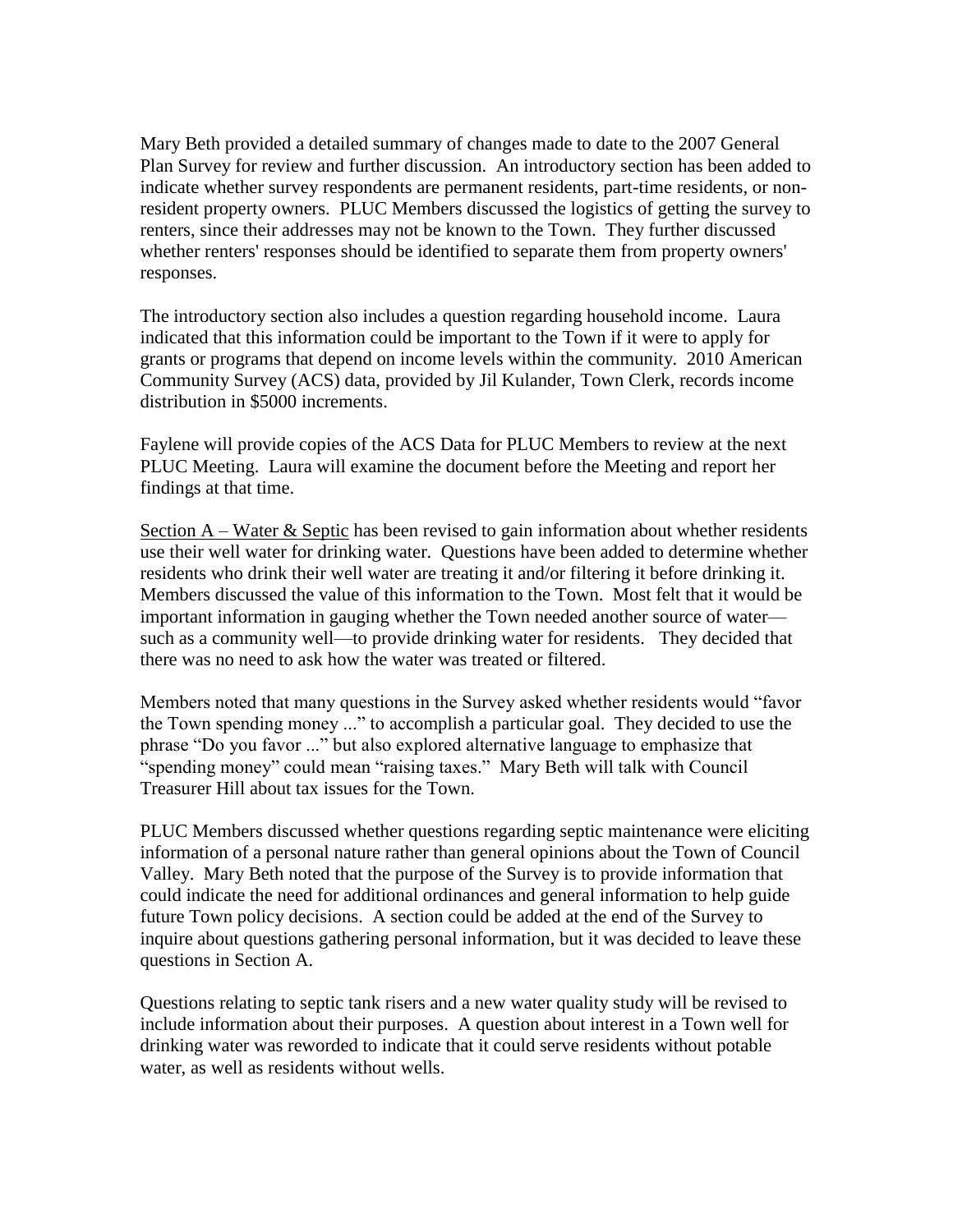PLUC Members discussed whether the final question in this Section about who has not signed—and why—a Water Users Agreement with the Town was necessary. They decided to ask Ron Mengel for his opinion.

In Section B - Roads & Drainage, PLUC Members decided to retain the first question which asks whether there is support for a road committee. They rephrased the second question so that the identification of the lot owner would not be revealed. The written input submitted by Greg Halliday suggests that questions B1-B5 should be deleted from the new Survey. PLUC Members agreed that question B4 should be replaced with a general question about whether dust control was a concern to residents. They decided to ask Mayor Erley about question B5 to determine what has been done to date about education and removal of invasive noxious weeds. A question to determine support for the Town to sponsor a weed removal project was considered.

In Section C- Agriculture & Livestock, the first question was split into three questions to determine the relative value that residents give to the presence of agriculture and livestock, rural character, and natural landscaping in Castle Valley. The overlap of these characteristics was discussed and it was decided to combine rural character and natural landscaping into a single question.

In Section D – Other Health and Safety, PLUC Members decided in question D2 to ask only whether non-organic herbicides and/or pesticides were used and to delete the request for "how often and what kinds." In question D3 "non-toxic" will be added to characterize the type of valley-wide grasshopper control to be considered.

Mary Beth expressed her feeling that it was important to continue to ask the questions in Section E – Quality of Life pertaining to the minimum 5-acre lot size in Castle Valley. It was again noted to replace the wording of questions that begin "would you favor" with "do you favor." PLUC Members agreed to defer question E3, which regards the Town's response if the BLM land swap is not funded by Congress, to the Workshop.

Question E3 in Section F – Economy was rephrased to "Do you favor the Town supporting policies that encourage economic diversity..."

In Section  $G$  – Ordinance  $\&$  Enforcement, the references to interior/exterior lighting in question G4 was deleted to make the question more clear. Question G5, asking about support of the Town's Animal Control Ordinance was deleted, but it will be replaced by questions asking for local support for utilizing and paying for Grand County's Animal Control Services. Further discussion was deferred.

Questions have been added in Section H – Community Life about community reaction to Smart Meters, cell phone service, van/bus service to Moab, and community gatherings.